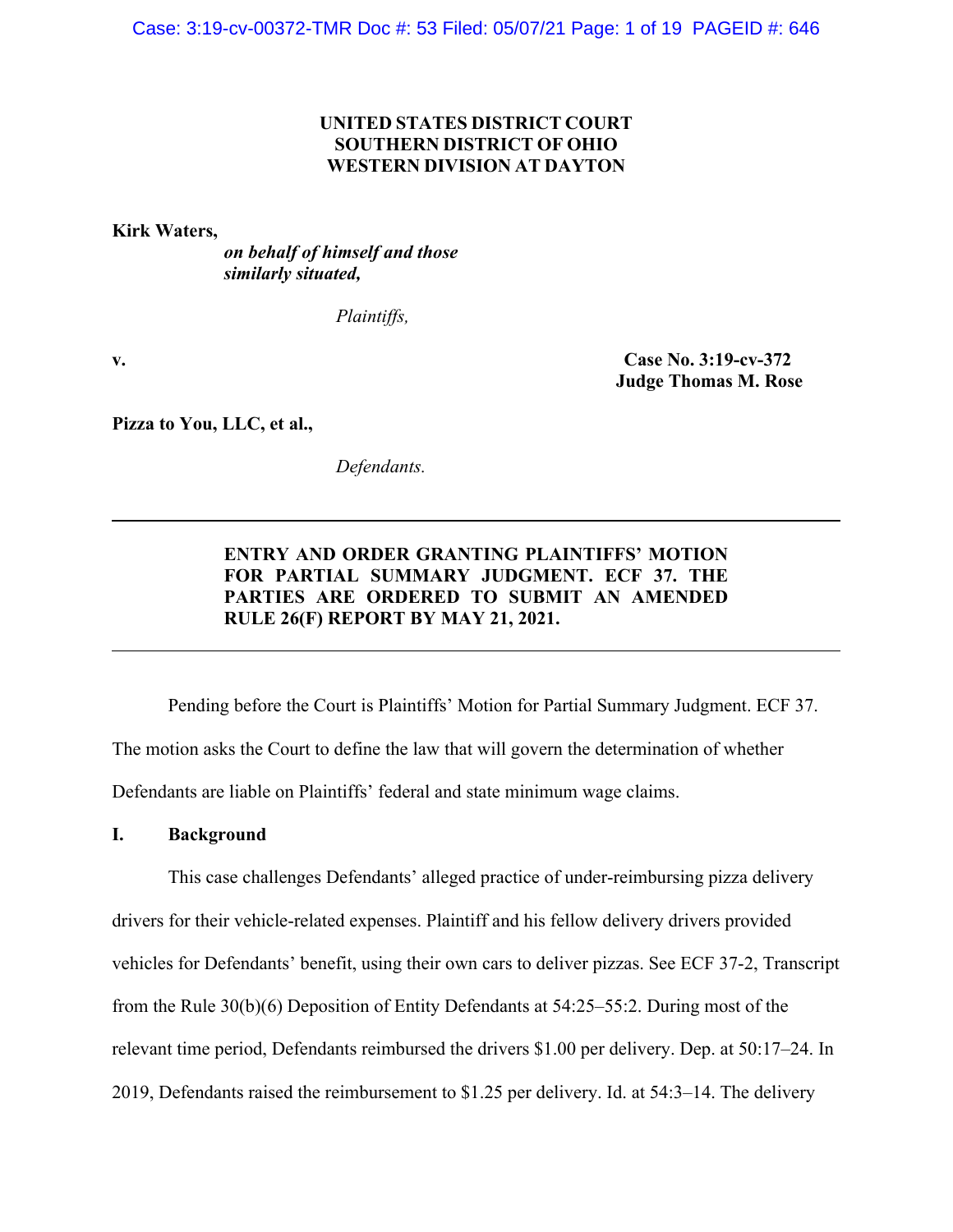radius averaged three miles. Id. at 53:14–22. Thus, drivers were reimbursed an average of less than the IRS mileage rate applicable during the relevant time period of \$0.54. Defendants did not reimburse Plaintiff's actual vehicle expenses. Id. at 59:2–19; Def. Interrogatory Answer 5. Instead, Defendants picked \$1.00/delivery as a reimbursement rate because other pizza companies used that rate. Dep. at 55:15–56:7.

### **II. Standard**

 The standard of review applicable to motions for summary judgment is established by Federal Rule of Civil Procedure 56 and associated case law. Rule 56 provides that summary judgment "shall be rendered forthwith if the pleadings, depositions, answers to interrogatories, and admissions on file, together with the affidavits, if any, show that there is no genuine issue as to any material fact and that the moving party is entitled to a judgment as a matter of law." Fed. R. Civ. P. 56(c). Alternatively, summary judgment is denied "[i]f there are any genuine factual issues that properly can be resolved only by a finder of fact because they may reasonably be resolved in favor of either party." *Hancock v. Dodson*, 958 F.2d 1367, 1374 (6th Cir. 1992) (quoting *Anderson v. Liberty Lobby, Inc.*, 477 U.S. 242, 250 (1986)). Thus, summary judgment must be entered "against a party who fails to make a showing sufficient to establish the existence of an element essential to that party's case, and on which that party will bear the burden of proof at trial." *Celotex Corp. v. Catrett*, 477 U.S. 317, 322 (1986).

### **III. Analysis**

 The FLSA mandates that "'[e]very employer shall pay to each of his employees who in any workweek is engaged in commerce or in the production of goods for commerce' a statutory minimum hourly wage…. The Department regulations require that the minimum wage be paid 'finally and unconditionally' or 'free and clear.'" *Stein v. hhgregg, Inc*., 873 F.3d 523, 530 (6th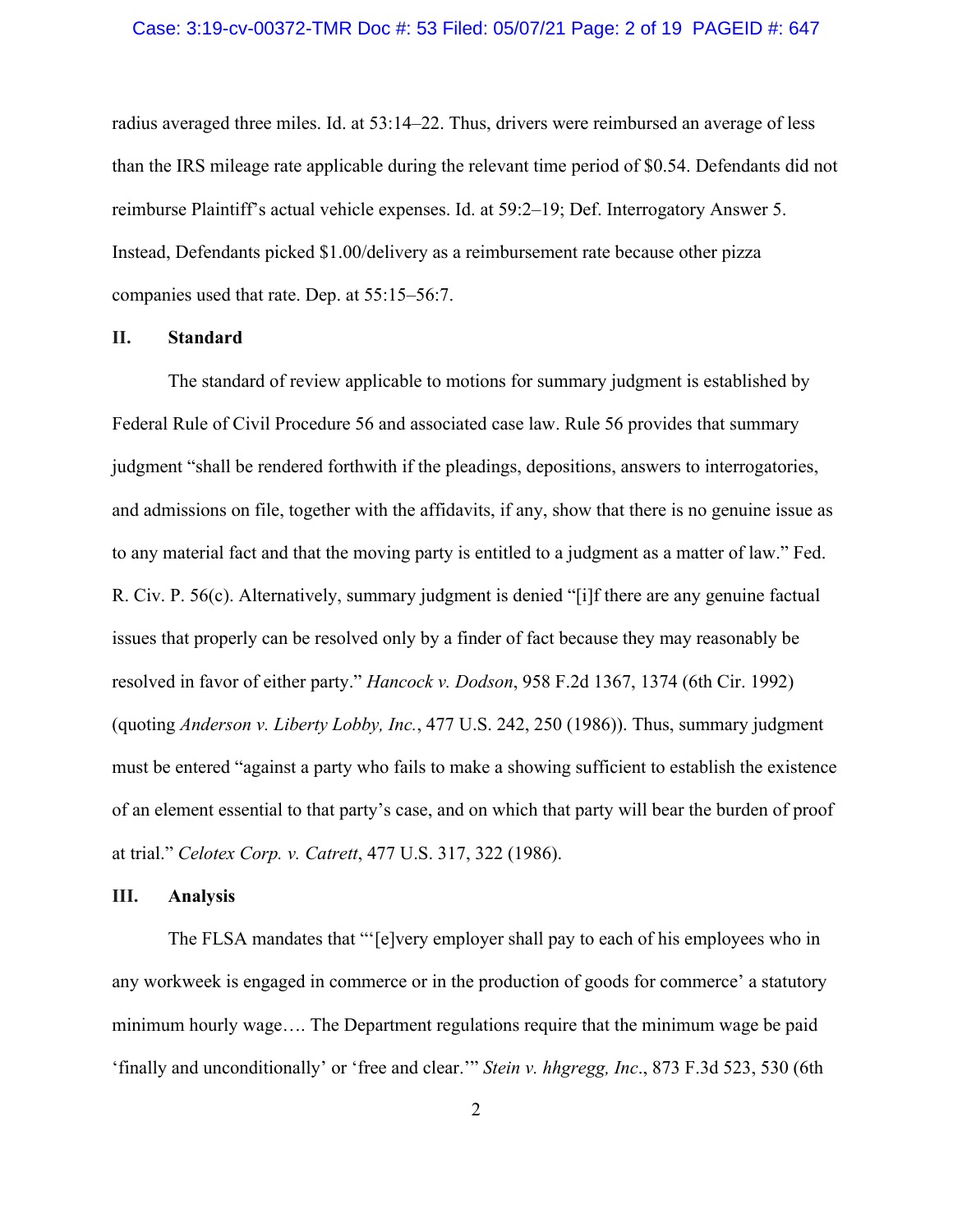Cir. 2017) (citing 29 U.S.C. § 206(a) and 29 C.F.R. § 531.35).

The "anti-kickback" regulation implementing the FLSA states:

Whether in cash or in facilities, "wages" cannot be considered to have been paid by the employer and received by the employee unless they are paid finally and unconditionally or "free and clear." The wage requirements of the Act will not be met where the employee "kicks back" directly or indirectly to the employer or to another person for the employer's benefit the whole or part of the wage delivered to the employee. This is true whether the "kickback" is made in cash or in other than cash. For example, if it is a requirement of the employer that the employee must provide tools of the trade which will be used in or are specifically required for the performance of the employer's particular work, there would be a violation of the Act in any workweek when the cost of such tools purchased by the employee cuts into the minimum or overtime wages required to be paid him under the Act. See also in this connection,  $\S$  531.32(c).

29 CFR § 531.35.

 The anti-kickback regulation," prohibits any arrangement that "'tend[s] to shift part of the employer's business expense to the employees . . . to the extent that it reduce[s] an employee's wage below the statutory minimum.'" *Mayhue's Super Liquor Stores, Inc. v. Hodgson*, 464 F.2d 1196, 1199 (5th Cir. 1972). "The wage requirements of the Act will not be met where the employee 'kicks back' directly or indirectly to the employer or to another person for the employer's benefit the whole or part of the wage delivered to the employee." 464 F.2d at 1199 (quoting 29 C.F.R. § 531.35); see also *Ramos-Barrientos v. Bland*, 661 F.3d 587, 594-95 (11th Cir. 2011) (quoting *Mayhue's*); *Rivera v. Peri & Sons Farms, Inc*., 735 F.3d 892, 898 (9th Cir. 2013) (requiring the employer to reimburse for travel and immigration expenses incurred before the employment relationship began because these expenses were "essential for the … employment relationship to come to fruition."); also *Martin v. Petroleum Sales, Inc*., No. 90-cv-2453-4A, 1992 WL 439740, \*15 (W.D. Tenn. Jul. 9, 1992) ("Wage payments must be made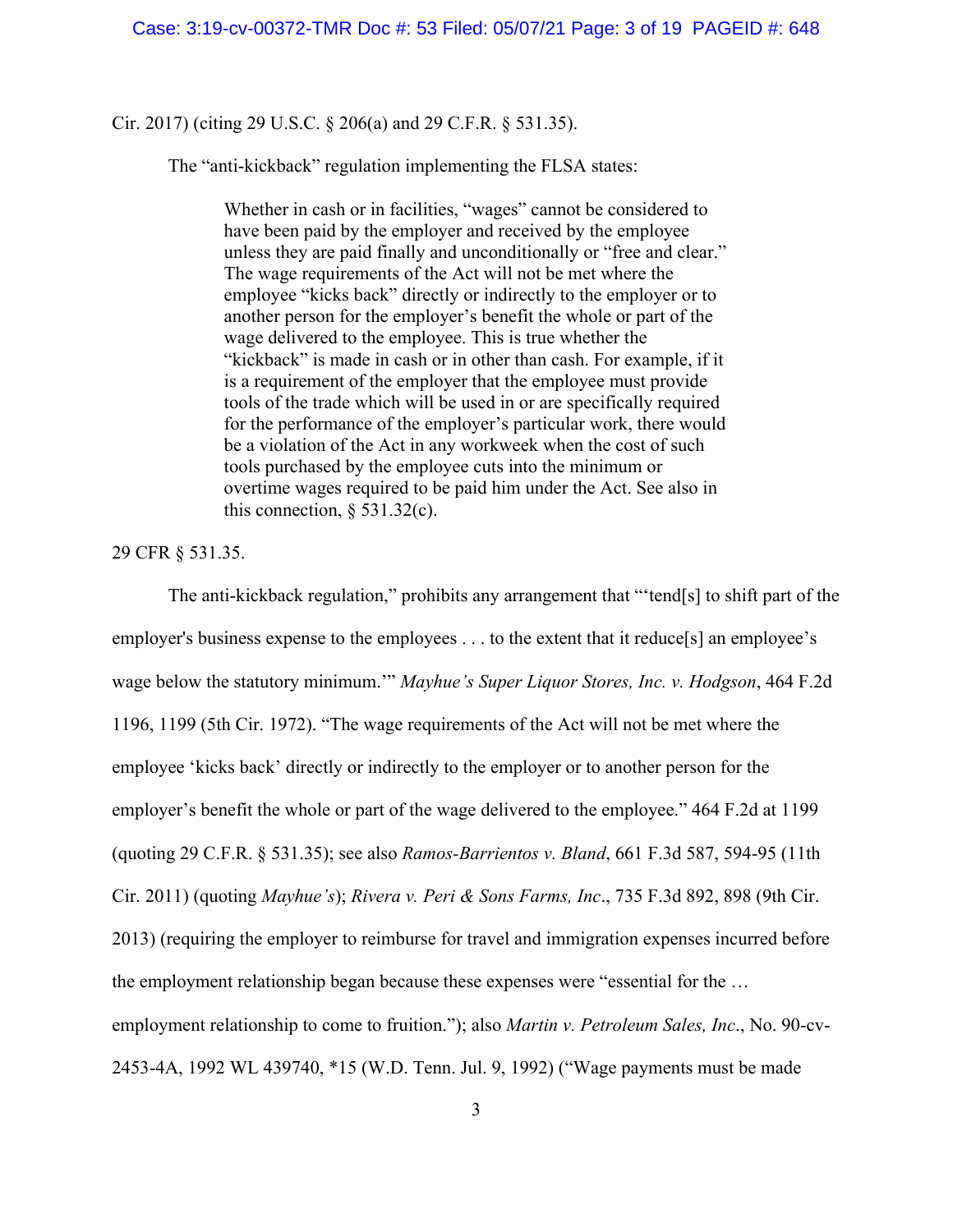### Case: 3:19-cv-00372-TMR Doc #: 53 Filed: 05/07/21 Page: 4 of 19 PAGEID #: 649

'free and clear' and without 'kickbacks' to the employer or to another person for the employer's benefit. 29 C.F.R. § 531.35. Such an attempt to shift part of the employer's cost of doing business [cash shortages] to the employee is illegal.") (citing *Mayhue's*, 464 F.2d at 1199).

 In the pizza delivery context, the cost associated with delivering food for an employer is a "kickback" to the employer unless it is fully reimbursed, lest a minimum wage violation be triggered. See, e.g., *Perrin v. Papa John's Int'l, Inc*., 114 F. Supp. 3d 707 (E.D. Mo. July 8, 2015); *Graham v. The Word Enters. Perry, LLC*, No. 18-cv-0167, 2018 WL 3036313, \*4 (E.D. Mich. Jun. 19, 2018) ("An example of such an expense are tools of the trade that the employee must provide which is required to perform the job, such as a personal car that an employee operates to make pizza deliveries."); *Ke v. Saigon Grill, Inc*., 595 F.Supp.2d 240, 258 (S.D.N.Y. 2008) (holding that deliverymen's bicycles and motorbikes were "tools of the trade," such that costs related to those vehicles had to be reimbursed by the employer where deliverymen otherwise earned minimum wage).

 As a general principle, employers are not permitted to "guess" or "approximate" a minimum wage employee's expenses for purposes of reimbursing the expenses. This would result in some employees receiving less than minimum wage, contrary to the FLSA mandate. Instead, as a general proposition, the FLSA requires employers to pay back the actual expenses incurred by the employees. In the pizza delivery driver context, however, determining and maintaining records of each employee's actual expenses is a cumbersome task for the employer. The Department of Labor addressed this in its Field Operations Handbook, by giving employers a choice in order to ease their burden: either (1) keep records of delivery drivers' actual expenses and reimburse for them or (2) reimburse drivers at the IRS standard business mileage rate:

30c15 Car expenses: employee's use of personal car on employer's

4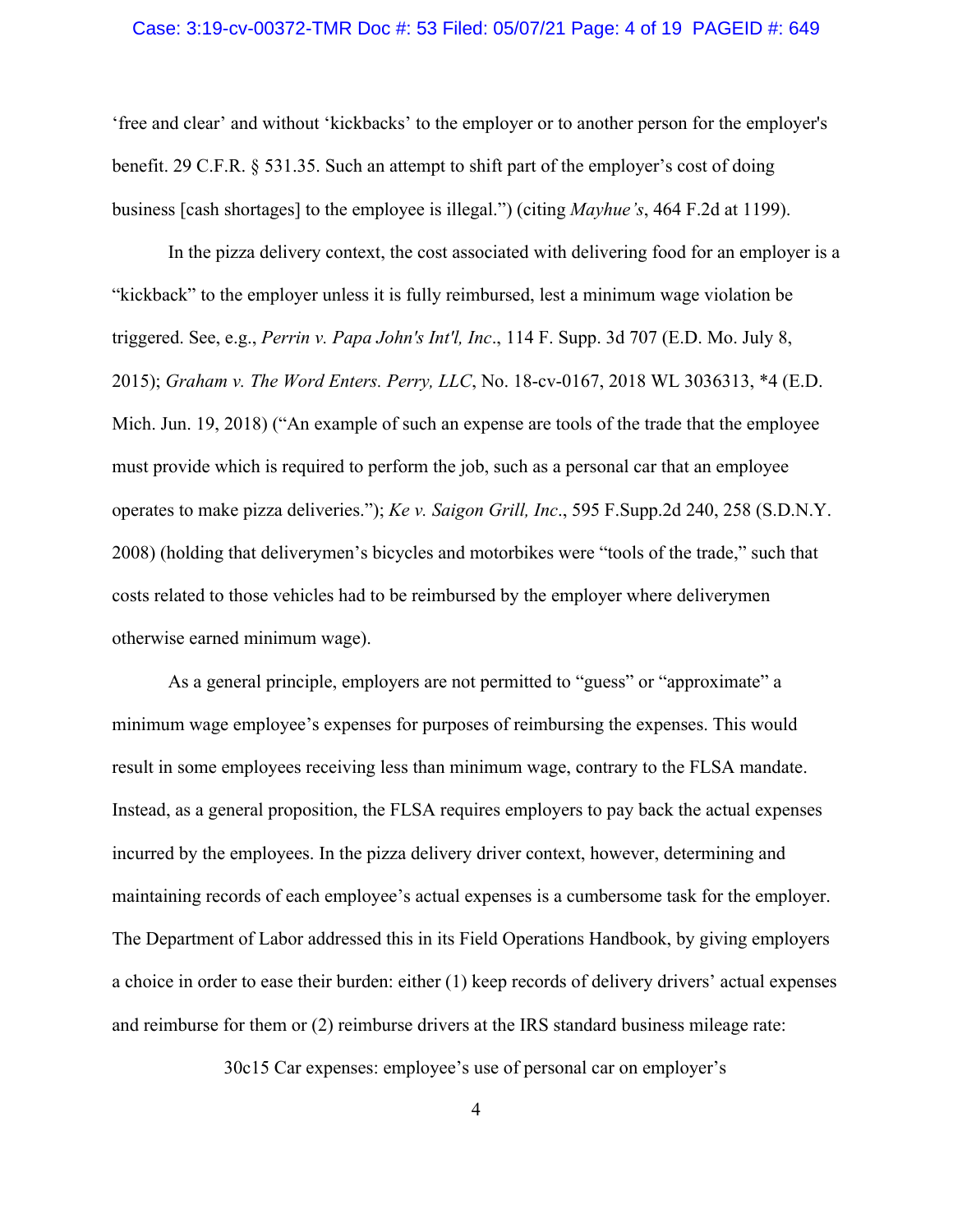business.

In some cases it is necessary to determine the costs involved when employees use their cars on their employer's business in order to determine minimum wage compliance. For example, car expenses are frequently an issue for delivery drivers employed by pizza or other carry-out type restaurants.

(a) As an enforcement policy, the IRS standard business mileage rate found in IRS Publication 917, "Business Use of a Car" may be used (in lieu of actual costs and associated recordkeeping) to determine or evaluate the employer's wage payment practices for FLSA purposes. The IRS standard business mileage rate (currently 28 cents per mile) represents depreciation, maintenance and repairs, gasoline (including taxes), oil, insurance, and vehicle registration fees. In situations where the IRS rate changes during the investigation period, the applicable rates should be applied on a pro-rata basis.

See DOL Field Operations Handbook§ 30c15(a)(2000).

 The Court notes that the Field Operations Handbook is not a regulation, but an "interpretation[] of Department regulations" that was "not subject to the rigors of the Administrative Procedur[e] Act, including public notice and comment"; the Field Operations Handbook is therefore "not controlling or entitled to deference under *Chevron, U.S.A., Inc. v. Natural Resources Defense Council, Inc*., 467 U.S. 837 (1984)." *Stein v. hhgregg, Inc*., 873 F.3d 523, 532 (6th Cir. 2017) (internal quotation marks, parallel & pinpoint citations omitted). The Field Operation Handbook is, however, one of the "interpretations, opinions and explanatory guidelines" of the Department of Labor, to which a court "may properly resort for guidance" under *Skidmore v. Swift & Co*., 323 U.S. 134 (1944). *Stein*, 873 F.3d at 532. The weight to be given such matter in a particular case "will depend upon the thoroughness evident in its consideration, the validity of its reasoning, its consistency with earlier and later pronouncements, and all those factors which give it power to persuade." *Id*. (quoting *Skidmore*, 323 U.S. at 140).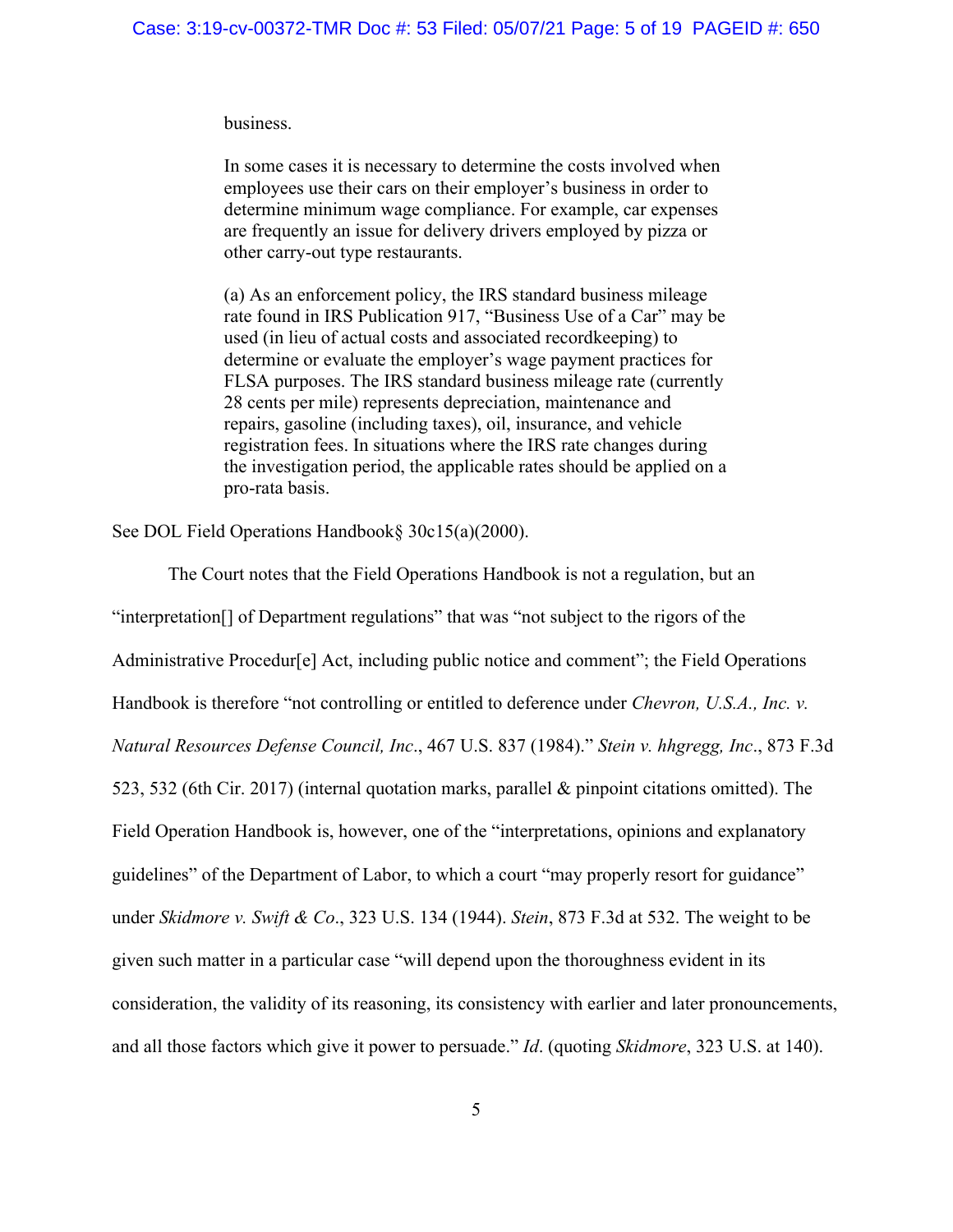### Case: 3:19-cv-00372-TMR Doc #: 53 Filed: 05/07/21 Page: 6 of 19 PAGEID #: 651

 The process for determining whether to give deference to the Department of Labor Field Operations Handbook is two-fold. First, the Court should determine if the regulation is unclear. 29 C.F.R. § 531.35 does not set forth a methodology for calculating mileage rates, or provide any other guidance as to how to determine or put a value on the expenses related to operating an automobile for work. Thus, there is ambiguity as to how to calculate the mileage rate.

 Second, if the methodology for calculating the mileage rate is unclear, and the Field Operations Handbook has provided a procedure, then the Court should next determine if the Handbook interprets the regulation in a manner that is neither plainly erroneous nor inconsistent with the regulation. The Court considers whether deference is appropriate for the Department of Labor's interpretations of its own regulations, where the regulations give specificity to a statutory scheme that the Department enforces.

 Plaintiffs have the burden of proving they were not paid the applicable minimum wage. An "FLSA plaintiff must prove by a preponderance of the evidence that he or she performed work for which he or she was not properly compensated." *O'Brien v. Ed Donnelly Enters., Inc*., 575 F.3d 567, 602 (6th Cir. 2009) (internal quotation marks & brackets omitted); accord, e.g., *Anderson v. Mt. Clemens Pottery Co*., 328 U.S. 680, 686-87 (1946); *Robinson v. Roberts Hotels Mgmt. Detroit, LLC*, 661 F. App'x 890, 891 (6th Cir. 2016); *Oldham v. USPS*, 465 F. App'x 440, 444 (6th Cir. 2012). Thus, if Plaintiffs show that Defendants' compensation dropped drivers below minimum wage, they have met their burden.

 Plaintiffs have the burden of proving they "performed work for which [they] were not properly compensated." *Monroe v. FTS USA, LLC*, 860 F.3d 389, 398 (6th Cir. 2017). Moreover, minimum wage violations generally must be proven on a week-by-week basis. The burden for proper payment, however, falls on the employer. *Caserta v. Home Lines Agency*, *Inc*., 273 F.2d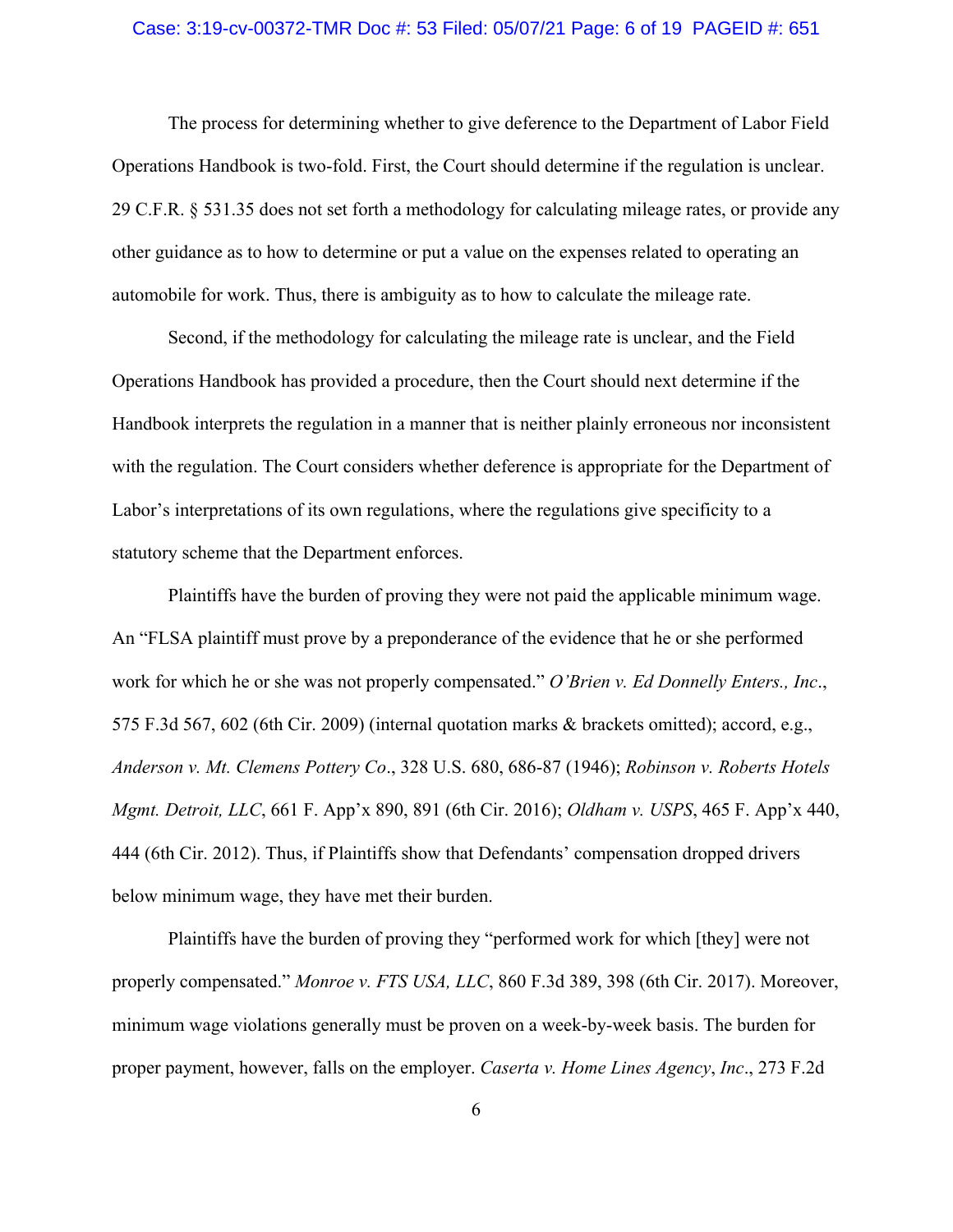### Case: 3:19-cv-00372-TMR Doc #: 53 Filed: 05/07/21 Page: 7 of 19 PAGEID #: 652

943, 946 (2d Cir. 1956) (the "obligation of [FLSA compliance] is the employer's and it is absolute."). Once a violation is shown, it is the employer's burden to prove it acted with good faith and a reasonable belief that it complied with the law. 29 U.S.C. § 260.

 In meeting their burden, delivery drivers may rely on a reasonable company-wide estimate of per-mile vehicle costs. The IRS rate is one such estimate*. Perrin v. Papa John's Int'l., Inc.* ("*Perrin II*") examined a request for nation-wide class certification of the same claim. No. 4:09-cv-1335, 2013 WL 6885334, \*\*4-8 (E.D. Mo. Dec. 31, 2013)("Defendants' assertion that individualized showings of each Plaintiff's vehicle expenses will be required to prove Plaintiffs' claims is without merit. Defendants' own reimbursement methodology does not depend upon the drivers' actual expenses and the regulatory framework does not require that reimbursement be based on actual expenses." Id. at \*7). *Oregal v. PacPizza, LLC* held that "[t]he appropriate mileage reimbursement rate will … be applied to all class members." Case No. C12- 01454 (Sup. Ct. of Contra Costa Cnty., Cal. May 14, 2014) (Ex. 1), at 5 (emphasis added); *Villalpando v. Exel Direct Inc*., Nos. 12-cv-4137, 13- cv-3091, 2016 WL 1598663 (N.D. Cal. Apr. 21, 2016) (recognizing that showing of reasonable reimbursement rate constitutes proof common to the entire class); *Behaein v. Pizza Hut, Inc*., No. BC541415 (Sup. Ct. of L.A. Cnty. July 15, 2015) (Ex. 2), at 8-10 (recognizing that common class-wide proof entails estimated vehicle costs, rather than requiring each delivery driver to prove his or her own actual vehicle costs).

 Once a violation is shown, it is the employer's burden to prove it acted with good faith and a reasonable belief that it complied with the law. 29 U.S.C. § 260.

 Failure to pay the IRS rate is not, in and of itself, a violation. The Handbook states that when actual expenses have not been maintained, the IRS mileage rate is used to determine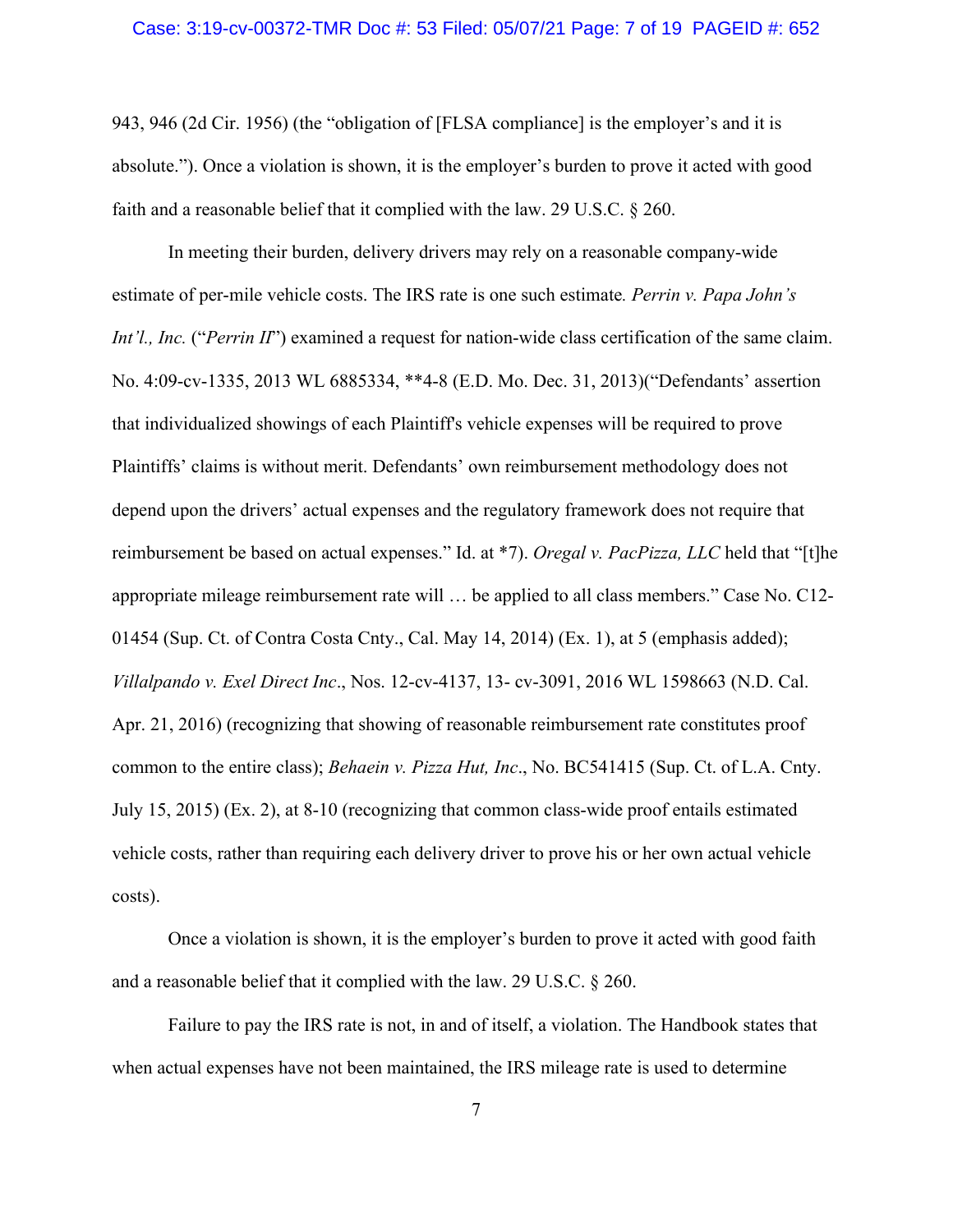#### Case: 3:19-cv-00372-TMR Doc #: 53 Filed: 05/07/21 Page: 8 of 19 PAGEID #: 653

minimum wage compliance. Defendants, knowing they would ask their employees to incur substantial expenses on their behalf, could have paid a wage rate safely above minimum wage. In such a circumstance, their reimbursement policy might never come into question.

 Defendants also could have paid the workers their actual costs for delivering pizza. Again, Defendants chose not to. This leaves the Handbook's second method of reimbursing vehicle-related expenses as Defendants' only remaining option to comply with the FLSA's minimum wage requirement— reimburse delivery drivers at the IRS mileage rate.

 The IRS mileage rate is a data-driven and systematic methodology for estimating the cost of driving a mile. The IRS mileage rate is:

> a rate determined by the IRS that a taxpayer can deduct per mile driven for business, charitable activities, moving or medical purposes. The standard mileage rate changes regularly to keep up with inflation….The IRS bases these rates on cost data and analysis compiled every year by Runzheimer International, an independent research firm that contracts to the IRS. Runzheimer International uses data from across the country and measures auto insurance premiums, gas prices, maintenance costs, depreciation and other costs that go into operating a vehicle.

Julia Kagan, Standard Mileage Rate, Investopedia, (June 13, 2018).

 "Since 1980, the IRS has worked with Runzheimer to calculate the business mileage deduction rate, using a consistent method and statistical analysis of vehicle cost components…. [The rate] reflect[s] the movement of prices in the marketplace." IRS Announces 2018 Business Mileage Rate of 54.5 Cents-Per-Mile with Cost Data and Analysis by Runzheimer, Business Wire, (December 14, 2017, 3:13 PM). The IRS mileage rate is the real cost of driving a vehicle. It does not include any cost components that are inapplicable to the costs that the pizza delivery drivers incur. There is no reason not to use the IRS mileage rate in this case; it is neither plainly erroneous nor inconsistent with the regulation.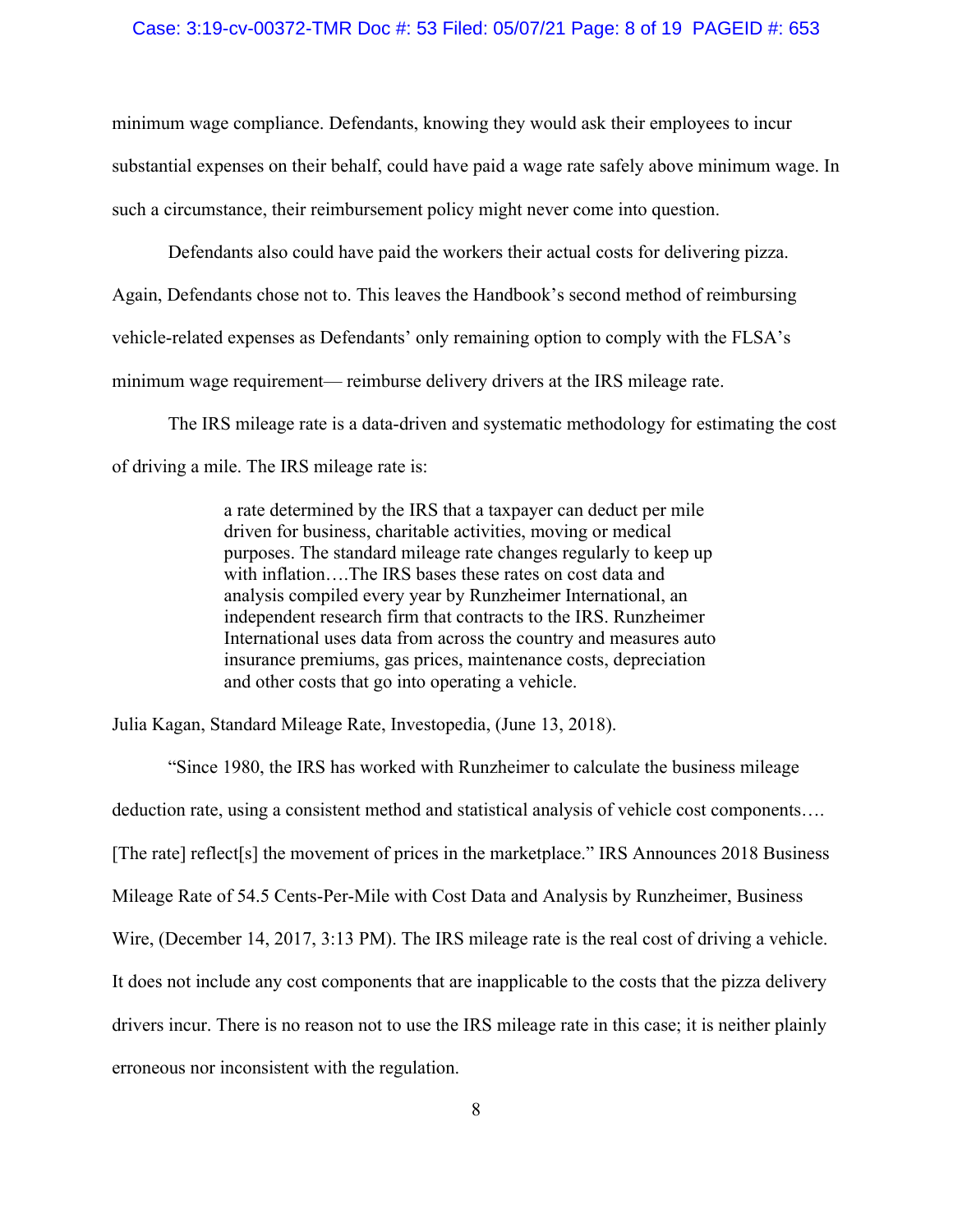Since 2000, the Handbook has provided that in the absence of actual costs, the IRS mileage rate applies. The Department's approach recognizes that—when an employer is standing on the minimum wage fault line—an employer cannot and should not be allowed to guess, estimate, or come "close enough" to reimbursing for these substantial expenses. Instead, the law should provide a clear directive of how to comply with the minimum wage laws. The Department's approach creates a bright line for employers to follow. The "IRS rate or actual expenses" method is the appropriate measure.

> Because the vehicles owned by the delivery drivers are considered "tools of the trade," 29 C.F.R. § 531.35, and required by [the employer] as a condition of being hired as a delivery driver, there needed to be an adequate reimbursement rate, using either the IRS mileage rate or actual reimbursement of cost, in order to avoid a decrease in the minimum wage and overtime paid.

*Brandenburg v. Cousin Vinny's Pizza, LLC*, No. 3:16-cv-516, 2018 WL 5800594, \*4 (S.D. Ohio Nov. 6, 2018); see also *Zellagui v. MCD Pizza, Inc*., 59 F.Supp.3d 712, 716 (E.D. Pa. Nov. 3, 2014); and *Cornish v. Deli Mgmt., Inc.*, No. WMN-16- 672, 2016 WL 5934077, at \*3 (D. Md. Oct. 12, 2016).

 The Handbook's approach to mileage is consistent with the FLSA's remedial goals. The FLSA is a remedial statute that is designed to "protect all covered workers from substandard wages and oppressive working hours." *Encino Motorcars, LLC v Navarro*, 579 U.S. \_\_\_\_, 136 S. Ct. 2117, 2121, 195 L.Ed.2d 382 (2016) (quoting *Barrentine v. Arkansas–Best Freight System, Inc.*, 450 U.S. 728, 739 (1981)). To meet that goal, both employees and employers must have clear rules to follow. The Fair Labor Standards Act's remedial goals are defeated if employees have no way of knowing whether they are being paid properly. See, e.g., 29 U.S.C. 203(m) (requiring tipped employees to receive notice of the FLSA's tip credit provisions).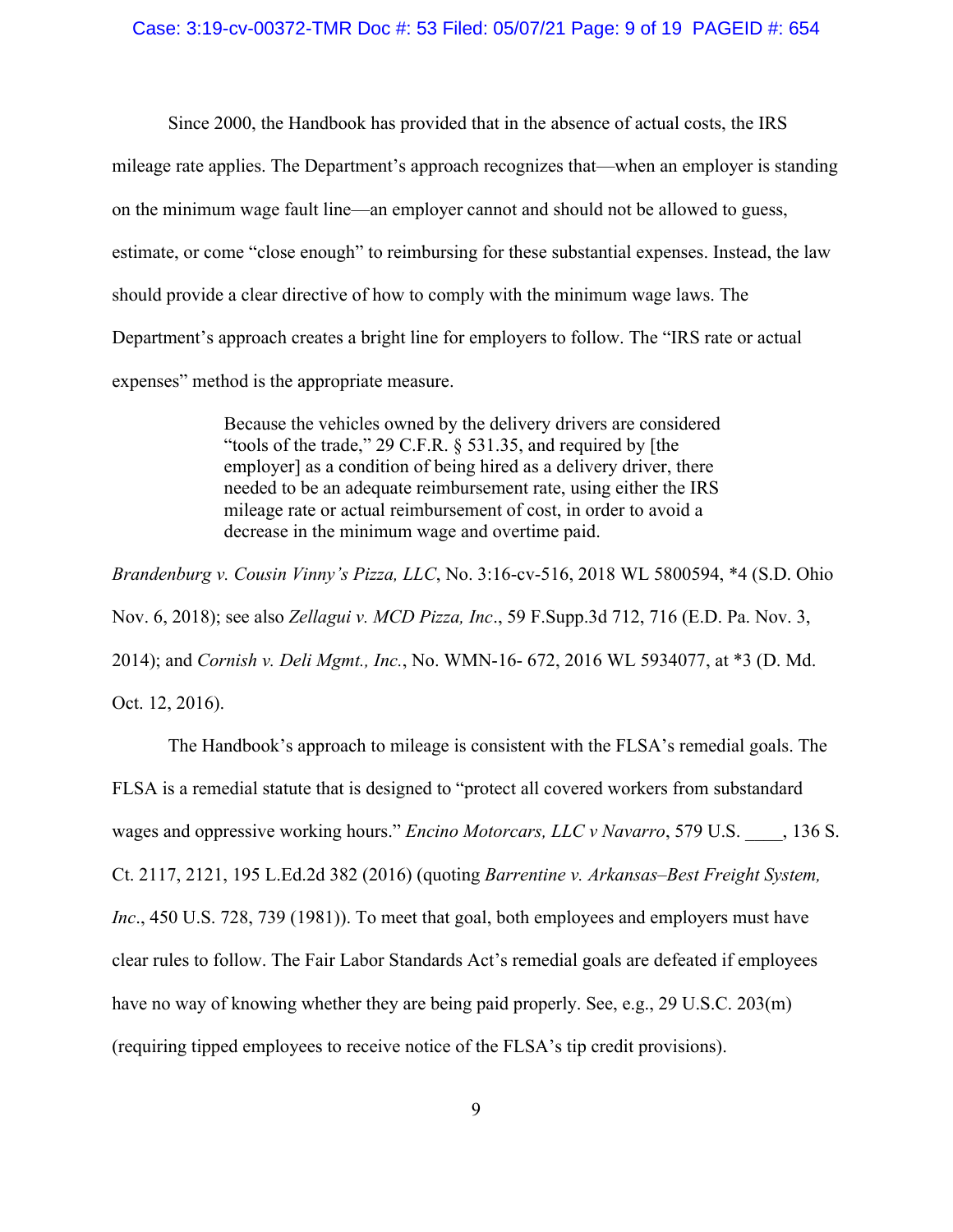The FLSA requires employers to keep records of employees' "wages, hours, and other conditions and practices of employment maintained by him..." 29 U.S.C.  $\S$  211(c). Given that neither party disputes that the drivers' cars are "tools of the trade," the cost of which reduces the drivers' effective wages, employers must maintain records of those costs under either the "wages" or "other conditions and practices of employment" portions of Section 211(c).

 Department of Labor regulations require employers to maintain records of employees' expenses, including:

> total additions to or deductions from wages paid each pay period including employee purchase orders or wage assignments. Also, in individual employee records, the dates, amounts and nature of the items which make up the total additions and deductions.

29 C.F.R. § 516.2(a)(10). "[T]here is no legal difference between deducting a cost directly from the worker's wages and shifting a cost, which they could not deduct, for the employee to bear." *Arriaga v. Florida Pacific Farms, L.L.C*., 305 F.3d 1228, 1237 (11th Cir. 2002). The regulations also require employers to maintain records of "total wages paid each pay period." 29 C.F.R. § 516.2(a)(11). Because employee-incurred expenses affect "total wages," this provision also requires employers to maintain records of delivery drivers' vehicle expenses.

 In the pizza delivery driver context, a reasonably diligent employer must in some manner maintain records of vehicle costs, even if the FLSA and Regulations did not already require the employee to do so. See *Craig v. Bridges Bros. Trucking LLC*, 823 F.3d 382, 389 (6th Cir. 2016) (requiring the exercise of reasonable diligence to determine whether a worker is working uncompensated hours. C.F.R. § 516.6(c) requires the employer to maintain the records for at least two years. The "obligation of [FLSA compliance] is the employer's and it is absolute. He cannot discharge it by attempting to transfer his statutory burdens of accurate recordkeeping, 29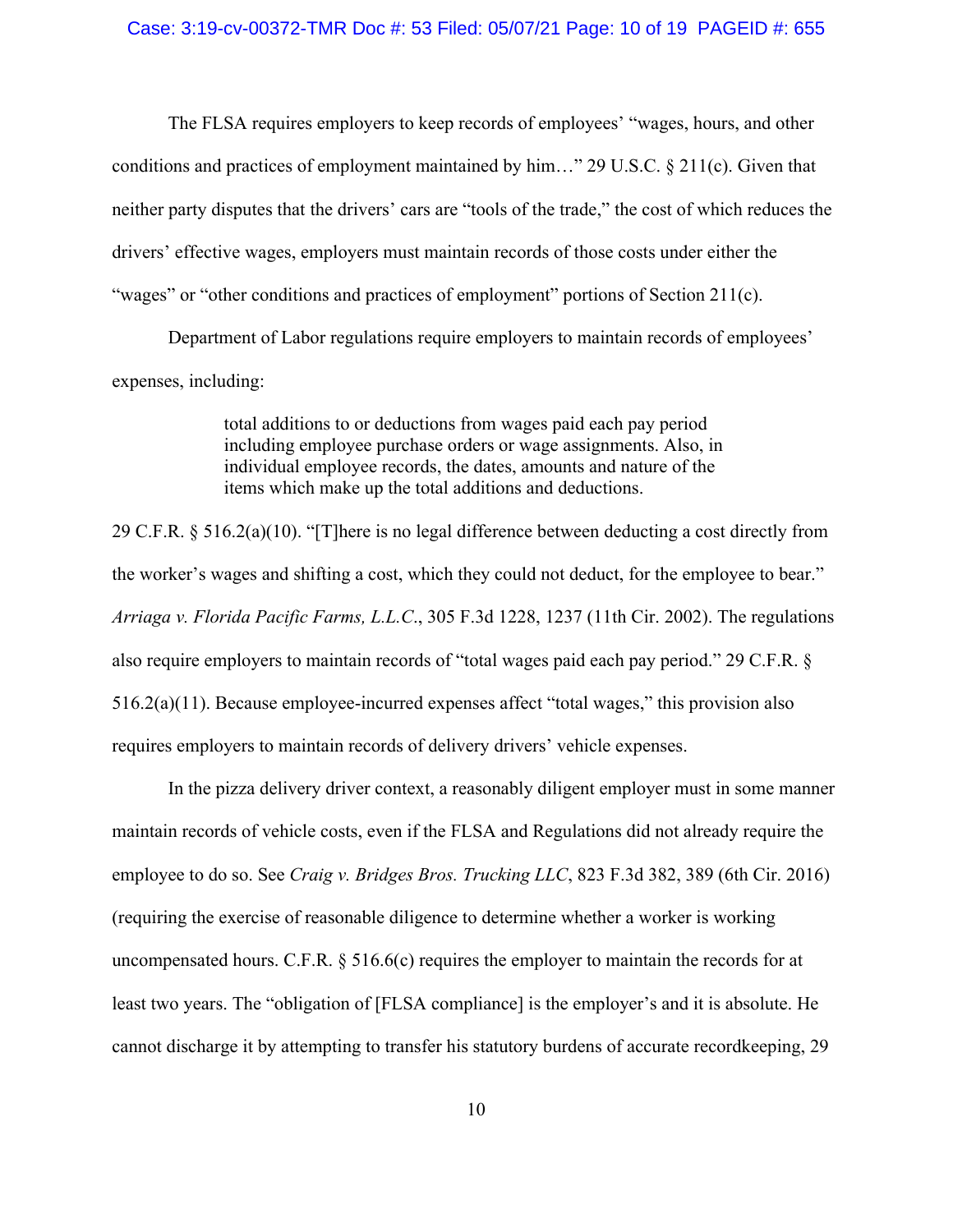### Case: 3:19-cv-00372-TMR Doc #: 53 Filed: 05/07/21 Page: 11 of 19 PAGEID #: 656

U.S.C. § 211(c), and of appropriate payment, to the employee." *Caserta v. Home Lines Agency, Inc*., 273 F.2d at 946.

Because the "Free and Clear" regulation "does not set forth a methodology for calculating mileage rates, or provide any other guidance as to how to determine or put a value on the expenses related to operating an automobile for work," *Hatmaker I*, at \*3, the "Free and Clear" regulation is ambiguous as applied to valuing vehicle expenses. Id. at \*4. In a situation involving regulatory ambiguity that "entail[s] the exercise of judgment grounded in policy concerns," courts should defer to an agency's reasonable interpretation of its regulations. *Kisor v. Wilkie*, 139 S. Ct. 2400, 2410 (2019). The Field Operations Handbook sets forth a methodology for valuing vehicle expenses that is both reasonable and consistent with the FLSA's text and purpose. *Hatmaker I*, 2019 WL 5725043, at \*4–6. The Handbook's methodology "provides employers with a clear directive for minimum wage compliance and allows them to avoid the substantial costs of keeping records of their employees' actual expenses. It likewise provides employees a clear understanding of how the minimum wage laws apply to them." Id. at \*7. Accordingly, courts defer to the Handbook's methodology for valuing vehicle expenses. Id.

 On August 31, 2020, after many courts had defined the meaning of the "Free and Clear" regulation, the Department published an Opinion Letter that adopted the pizza industry's favored "approximation" standard. U.S. DEP'T. OF LAB., FLSA 2020-12 (Aug. 31, 2020). The Department itself argued for the Handbook's standard as recently as six days before publishing its Letter. See *Scalia v. Arizona Logistics, Inc.,* Case No. 2:15-cv-04499-DLR, Doc. 203 at p. 13, fn. 20 (D. Ariz. Jul. 8, 2020),'s Motion for Summary Judgment; Id., Doc. 214 at p. 19, fn. 11 (D. Ariz. Aug. 25, 2020), Response to Defendants' Motion.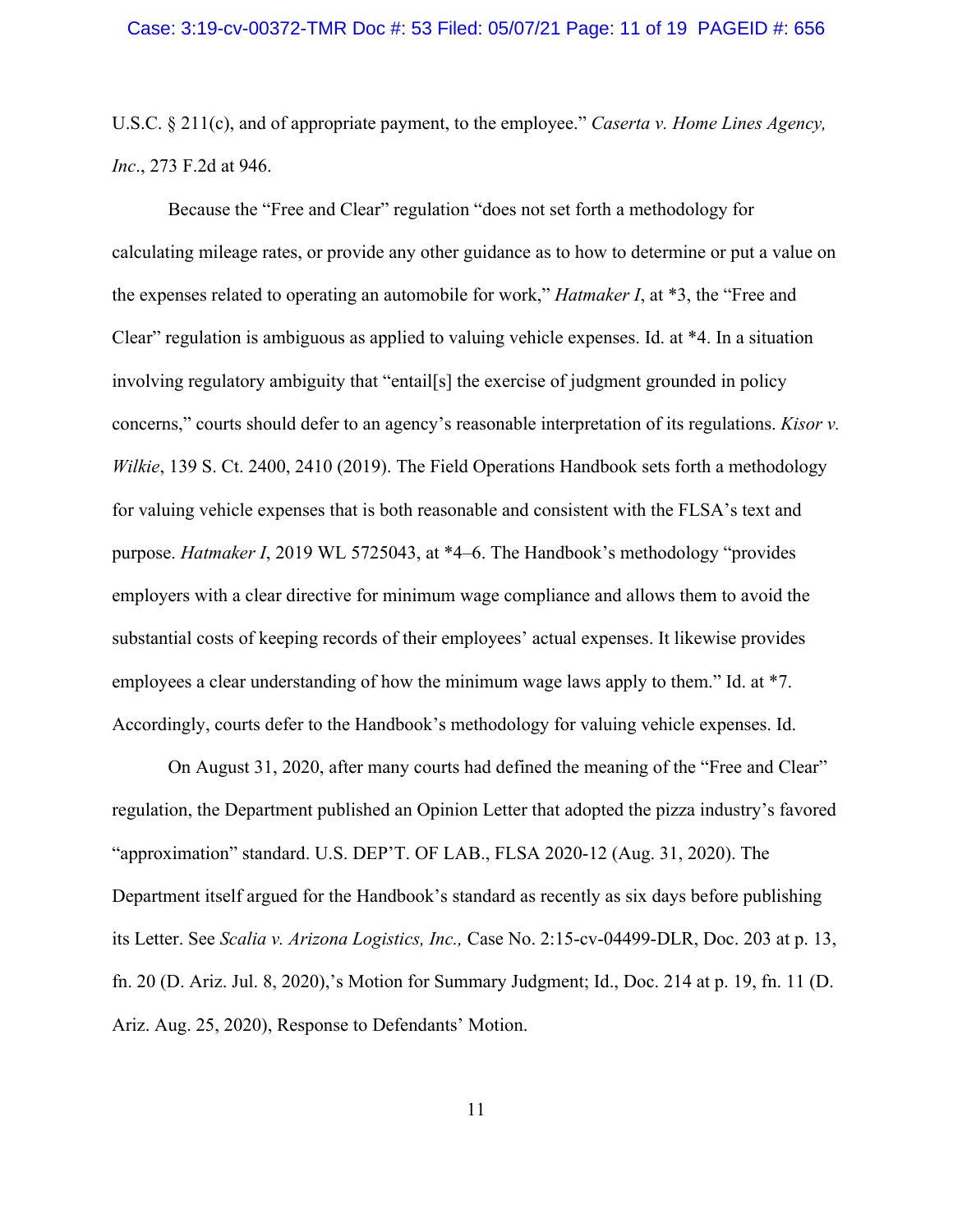### Case: 3:19-cv-00372-TMR Doc #: 53 Filed: 05/07/21 Page: 12 of 19 PAGEID #: 657

 A lack of regulatory guidance for specific, real world scenarios is a "familiar problem in administrative law." *Kisor*, 139 S. Ct. at 2410. Regulations may be "genuinely ambiguous" because they do not "directly or clearly address every issue" or "when applied to some fact patterns, they may prove susceptible to more than one reasonable reading." Id. Moreover, the "subject matter of a rule 'may be so specialized and varying in nature as to be impossible'—or at any rate impracticable—to capture in its every detail." Id., quoting *SEC v. Chenery Corp*., 332 U.S. 194, 203 (1947).

 The Supreme Court provided five examples of ambiguity that arise when a regulation is applied to a particular factual scenario. Id. at 2410. Those examples are analogous to the vehicle cost question in this case. In these situations, courts should defer to "agencies' reasonable readings of genuinely ambiguous regulations." Id. at 2408. This is commonly referred to as "*Auer* deference." Id. *Auer* deference is based on the "presumption that Congress would generally want the agency to play the primary role in resolving regulatory ambiguities," rather than the courts. Id. at 2412. Part of the reason for this presumption is that resolving regulatory ambiguities "often 'entail[s] the exercise of judgment grounded in policy concerns.'" Id. at 2413, quoting *Thomas Jefferson Univ. v. Shalala*, 512 U.S. 504, 512 (1994). Congress "is attuned to the comparative advantages of agencies over courts in making such policy judgments." Id. Agencies, unlike courts, often have unique scientific or technical expertise, especially as related to the agency's specific realm of administration, and "can conduct factual investigations, can consult with affected parties, [and] can consider how their experts have handled similar issues." Id. Moreover, the presumption in favor of agency deference "reflects the well-known benefits of uniformity in interpreting genuinely ambiguous rules," particularly in areas that are "complex and highly technical" in nature. Id. at 2413–14. *Auer* deference "imparts 'predictability to the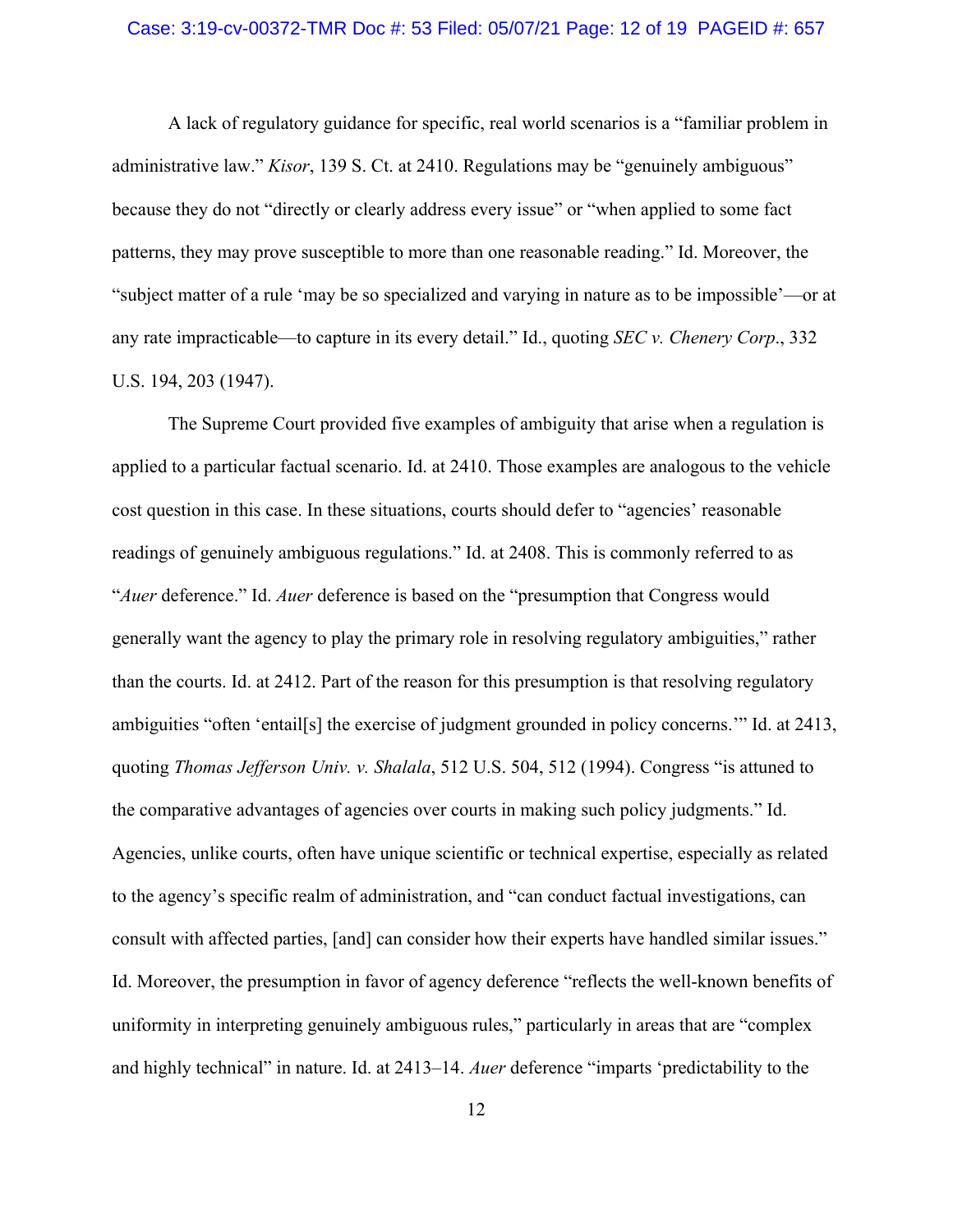#### Case: 3:19-cv-00372-TMR Doc #: 53 Filed: 05/07/21 Page: 13 of 19 PAGEID #: 658

administrative process.'" Id., quoting *Christopher v. SmithKline Beecham Corp.*, 567 U.S. 142, 158, n.17 (2012).

 Although agency or *Auer* deference is useful, it is not without limits. It is only to be used when, after exhausting the normal modes of regulatory interpretation, a regulation remains genuinely ambiguous as to a specific scenario. Id. at 2414–15. Even then, the agency's interpretation must be "reasonable." Id. at 2415–16. Assuming the agency's interpretation is reasonable, it must also "be one actually made by the agency. In other words, it must be the agency's 'authoritative' or 'official position,' rather than a more *ad hoc* statement not reflecting the agency's views." Id. at 2416. "Authoritative" has a broad meaning and includes even "official staff memoranda." Id., citing *Ford Motor Credit Co. v. Milhollin*, 444 U.S. 555, 566, n.9 (1980). In contrast, *ad hoc* statements that do not warrant deference include speeches from mid-level officials, informal memorandum recounting telephone conversations, and a "guide" that specifically states that compliance with the guide is not required. Id. at 2416–17 (citing cases).

 Next, the agency's interpretation must "implicate its substantive expertise." Id. at 2417. The further the subject matter is from the agency's area of expertise, the less deference an agency's interpretation warrants. Id.

Finally, an agency's interpretation must reflect "fair and considered judgment."

[A] court should decline to defer to a merely "convenient litigating position" or "post hoc rationalizatio[n] advanced" to "defend past agency action against attack." And a court may not defer to a new interpretation, whether or not introduced in litigation, that creates "unfair surprise" to regulated parties. That disruption of expectations may occur when an agency substitutes one view of a rule for another. We have therefore only rarely given *Auer* deference to an agency construction "conflict[ing] with a prior" one.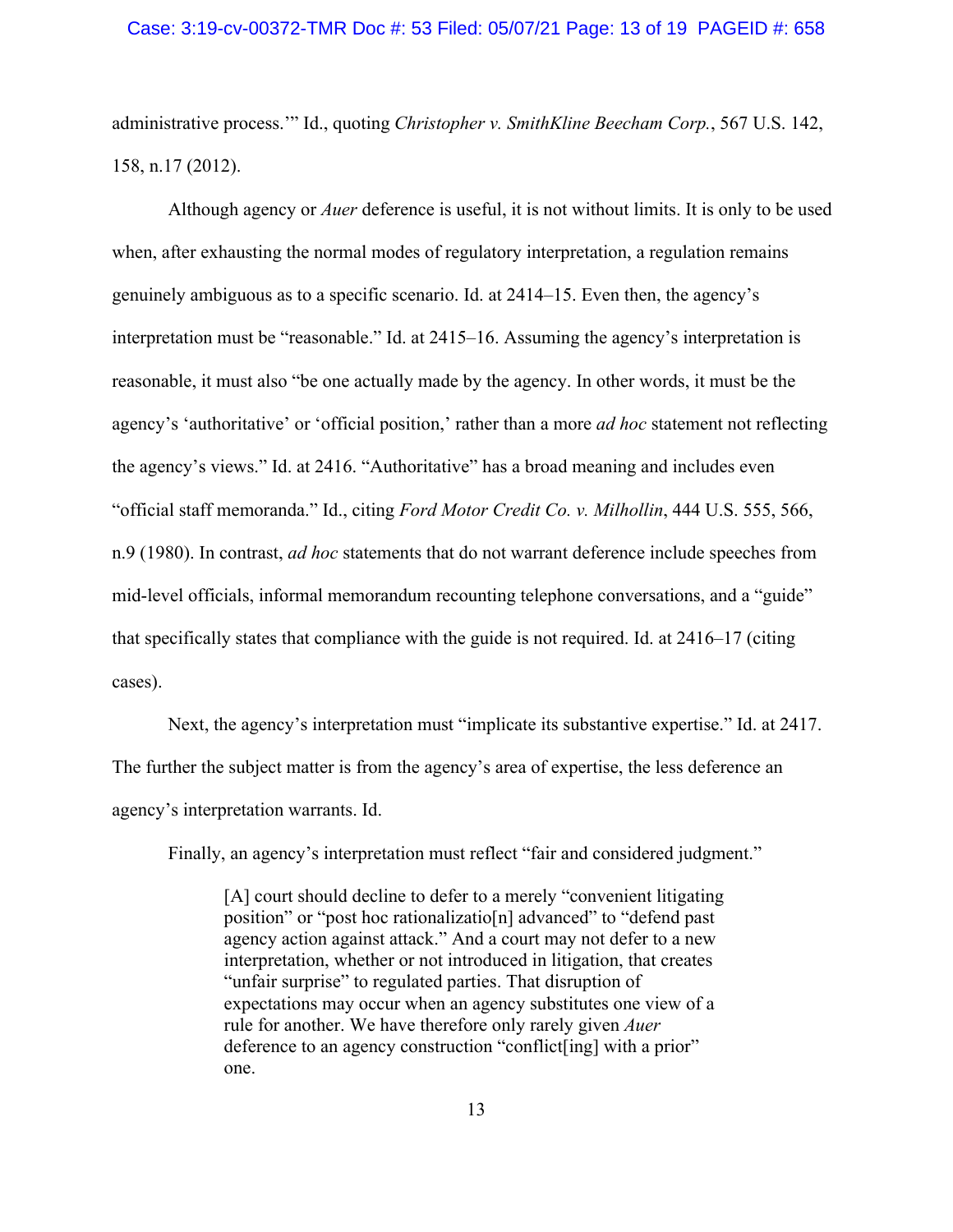Id. at 2417–18 (internal citations removed). Put simply, courts do not defer to an agency that suddenly reverses course with a new rule. Id

 Here, the August 31, 2020 Letter claims that, contrary to the Handbook and court holdings, pizza companies can reimburse a "reasonable approximation" of drivers' expenses. The Department does little to define this standard, leaving employees in the dark as to what rights they have. The Letter fails the *Kisor* requirements, making it unworthy of deference for multiple, independently sufficient reasons.

*Kisor* describes a specific kind of agency interpretation that is entitled to deference: applying a regulation to a factual scenario that requires a policy judgment, usually resting on expertise in a technical or complex area. *Kisor*, 139 S. Ct. at 2410–11. The Letter does not rest on expertise in a technical or complex area.

 First, the Letter acknowledges that 29 C.F.R. § 778.217 concerns only overtime calculations, but applies it to minimum wage compliance anyway. Id. at p. 2, n.2. The Letter thus attempts to overrule this Court's decision in *Hatmaker I* by claiming that this Court did not consider Section 778.217. Id. at p. 3, n.4. The Court did consider that regulation; it featured prominently in the parties' briefing in *Hatmaker*. See, e.g., *Hatmaker v. PJ Ohio, LLC*, No. 3:17 cv-146, ECF 117, pp. 19–21, ECF 120, pp. 11–14, ECF 121, pp. 20–23. The Court did not apply 29 C.F.R. § 778.217 because that regulation does not govern minimum wage compliance.

 Second, the Letter concludes that employers have no duty to keep records of an employee's vehicle expenses. Despite coming to this conclusion, the Letter concedes that employers "are required to keep a record of 'the dates, amounts, and nature of the items' that make up additions to or deductions from nonexempt employee's wages." Letter, p. 3, (quoting 29 C.F.R. § 516.2(a)(10)). The Letter also agrees that those records include "'the original cost,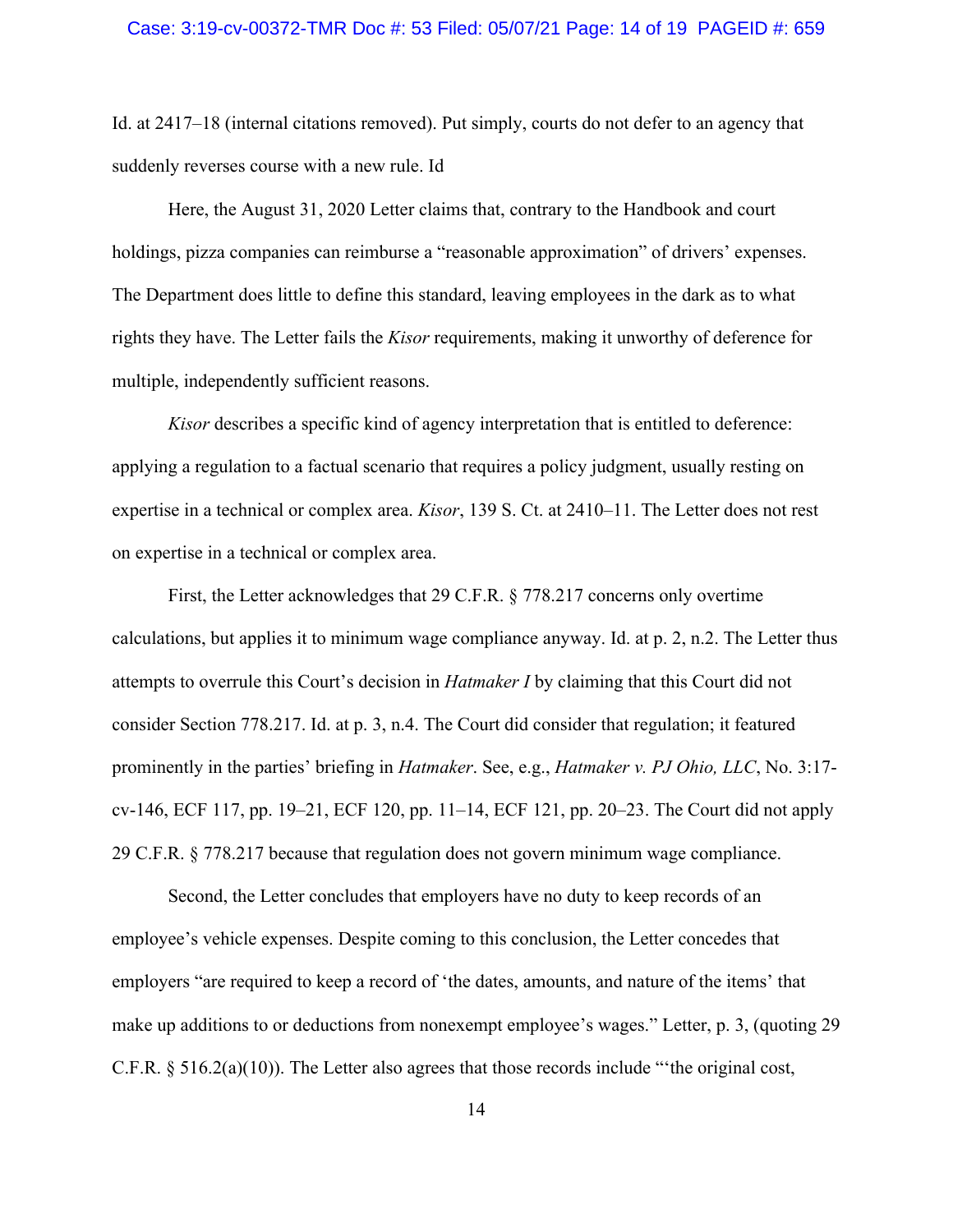### Case: 3:19-cv-00372-TMR Doc #: 53 Filed: 05/07/21 Page: 15 of 19 PAGEID #: 660

operating and maintenance cost, and depreciation and interest charges' if those costs are involved in the additions or deductions." Id., citing 29 C.F.R. § 516.6(c)(2). These are items that comprise

an employee's actual vehicle expenses.

Because employee-incurred expenses affect "total wages," this provision also requires employers to maintain records of delivery drivers' vehicle expenses.

In the pizza delivery driver context, a reasonably diligent employer must in some manner maintain records of vehicle costs, even if the FLSA and Regulations did not already require the employee to do so. See *Craig v. Bridges Bros. Trucking LLC*, 823 F.3d 382, 389 (6th Cir. 2016) (requiring the exercise of reasonable diligence to determine whether a worker is working uncompensated hours. C.F.R. § 516.6(c) requires the employer to maintain the records for at least two years. The "obligation of [FLSA compliance] is the employer's and it is absolute. He cannot discharge it by attempting to transfer his statutory burdens of accurate recordkeeping, 29 U.S.C. § 211(c), and of appropriate payment, to the employee." *Caserta v. Home Lines Agency, Inc.*, 273 F.2d at 946.

*Hatmaker I*, 2019 WL 5725043, at \*7.

The Letter disclaims that the Handbook is authoritative, Letter, p. 4, a handbook that

courts have repeatedly deferred to the Handbook as authoritative or persuasive. It also ignores

that the Department itself has argued that the Handbook is authoritative:

Although the introduction to the [Field Operations Handbook] contains this language, the context makes clear that it states this, because the DOL may not immediately update the [Field Operations Handbook] "through changes in legislation, regulations, significant court decisions, and the decisions and opinions of the [Wage & Hour] administrator." Field Operations Handbook, https://www.dol.gov/whd/foh (last visited June 1, 2017). Furthermore, the [Field Operations Handbook] provides links to "other interpretive guidance," which supports the notion that the DOL treats the [Field Operations Handbook] as interpretative guidance. Id. (emphasis added). The DOL has also consistently taken the position in its amicus briefs, including the brief filed in this case, that the [Field Operations Handbook] is interpretive guidance. See Br. for the Secretary of Labor as Amicus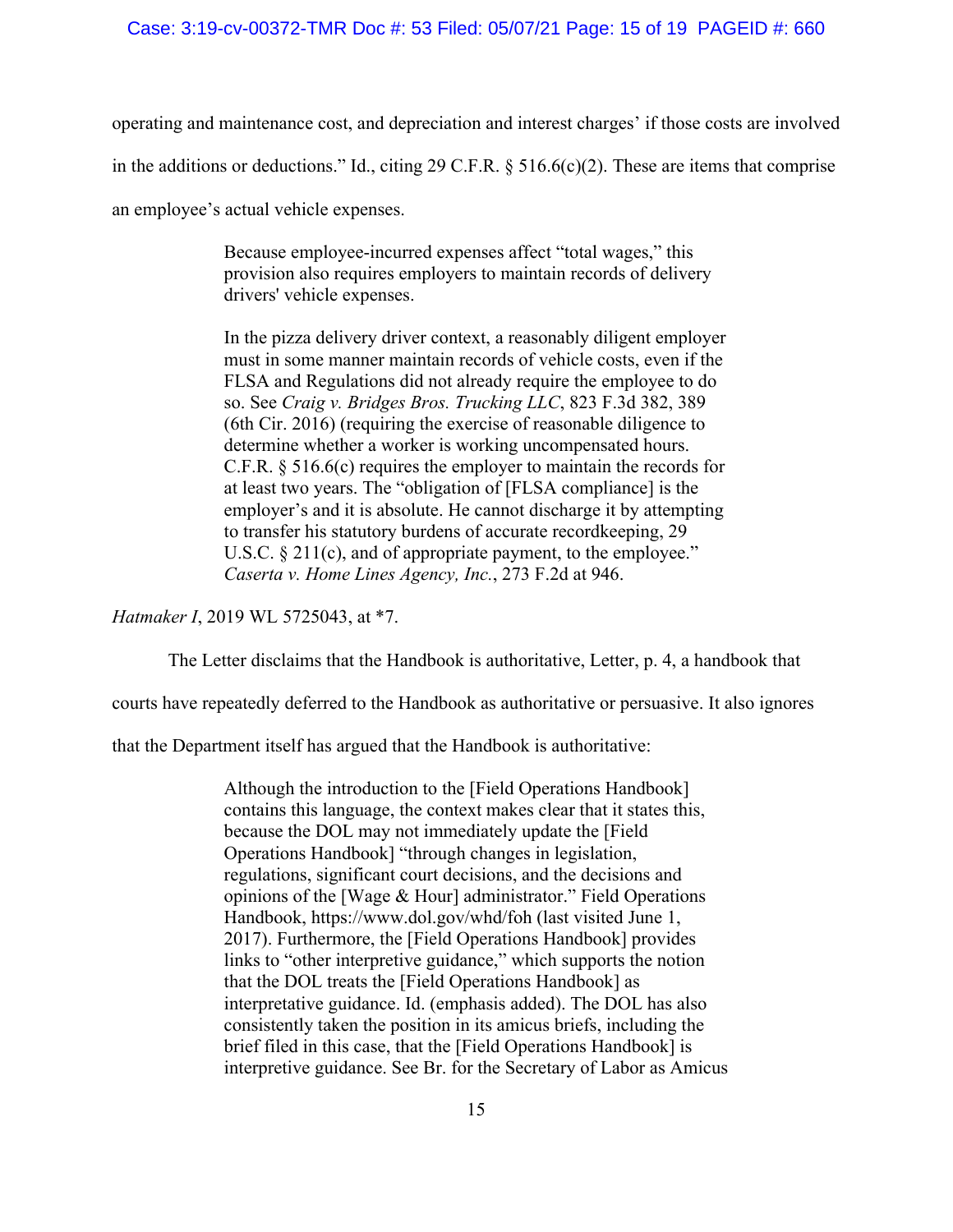### Case: 3:19-cv-00372-TMR Doc #: 53 Filed: 05/07/21 Page: 16 of 19 PAGEID #: 661

Curiae in Support of Plaintiff–Appellant at 19, *Romero v. Top–Tier Colo., LLC*, 849 F.3d 1281 (10th Cir. 2017) (No. 16–1057) ("Opinion letters, [Field Operations Handbook] provisions, and amicus briefs have been among the Department's tools for issuing interpretations of regulations to which *Auer* deference is due."). Therefore, contrary to Defendants' contention, the DOL has made clear that it treats the [Field Operations Handbook] as interpretive guidance.

*Romero v. Top-Tier Colorado LLC*, 274 F. Supp. 3d 1200, 1207 (D. Colo. 2017).

 The Handbook reflects a reasoned determination that the IRS mileage rate is an appropriate proxy for reimbursement when an employer fails to keep records. This is exactly the type of fact-specific issue that *Kisor* endorses as a proper area for agency interpretation. On the other hand, the Letter focuses on legal judgments that are contrary to court-established law.

 Although the Department can issue interpretive guidance on specific factual issues, the Department has no power to tell courts which regulations to apply to a particular situation, the scope of a reasonably diligent employer's recordkeeping duties, or whether a regulation is "ambiguous." The "ultimate decisions on interpretations of the act are made by the courts." 29 C.F.R. § 785.2. An agency's attempt to replace court decisions with its own legal judgments is agency overreach and not entitled to any deference under *Kisor*.

 Even if the Letter's interpretation was the type that could be entitled to deference, the interpretation is not reasonable. The Letter misconstrues the law. Even if an agency could interpret the law (rather than provide guidance on applying ambiguous regulations to a specific factual scenario), the Department's interpretation is wrong and contrary to the Court's holding in *Hatmaker I*. The Letter's "interpretation" provides no guidance at all. The Letter simply states that pizza companies can "approximate" expenses. Given the complexity of valuing vehicle expenses (consider depreciation, wear and tear, maintenance, financing, insurance, registration,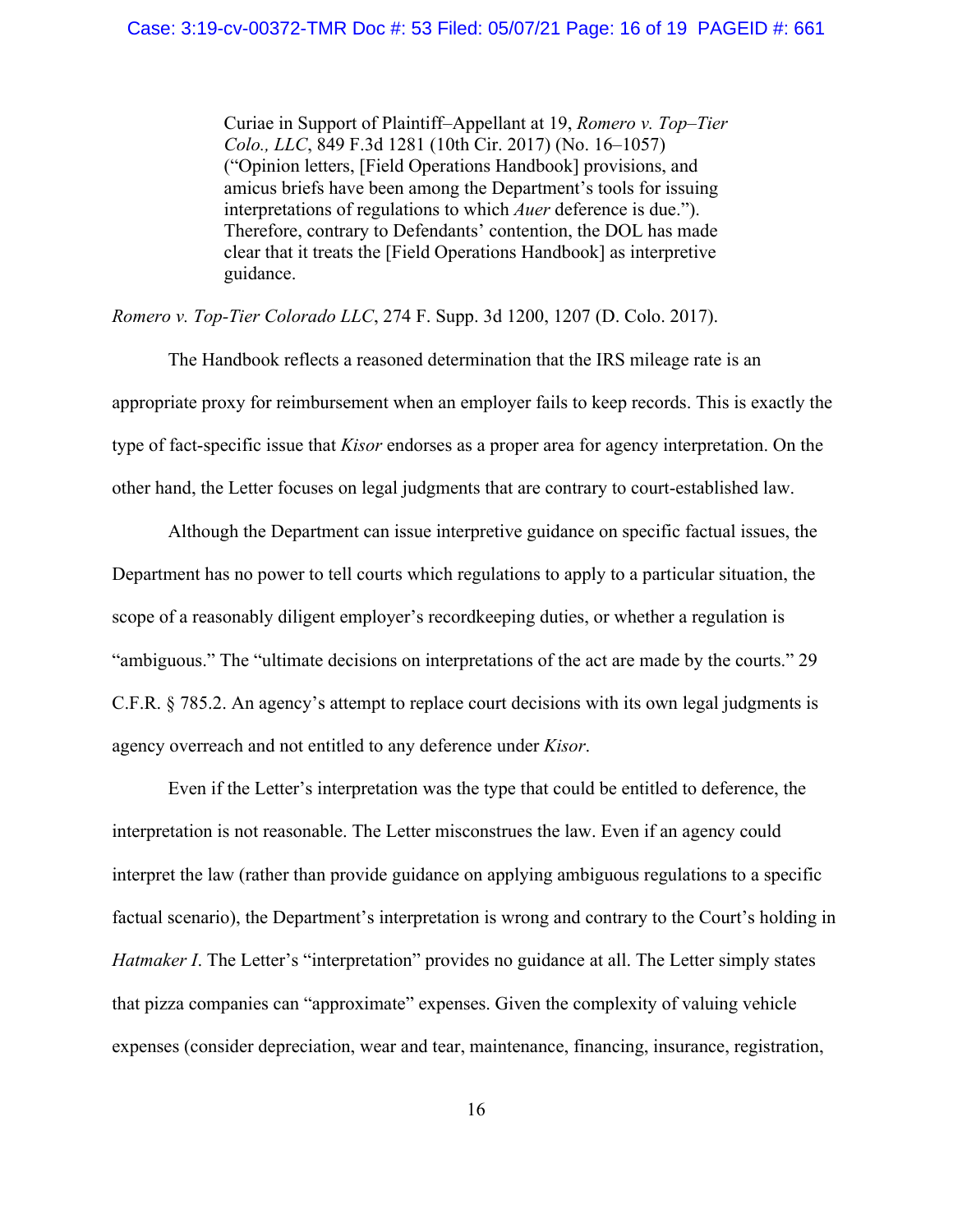etc.), this means virtually nothing and, as a result, is unreasonable. As this Court held, to meet the FLSA's remedial goals, "both employees and employers must have clear rules to follow. The Fair Labor Standards Act's remedial goals are defeated if employees have no way of knowing whether they are being paid properly." *Hatmaker I*, 2019 WL 5725043, at \*6.

> The Department's rule for pizza delivery drivers results in clarity for both delivery drivers and their employers. Employers can choose to take on the task of tracking delivery drivers' actual expenses or pay a set per-mile reimbursement rate. A neutral arbiter—the IRS—creates, monitors, and updates the rate, and it favors neither employers nor employees. Both employers and employees can readily access the rate. Moreover, employers, employees, and courts can precisely determine whether an employer is complying with the employer's minimum wage obligations. This can be done at relatively low litigation cost, likely through a motion for judgment on the pleadings or at summary judgment.

Id.

 The Letter claims that employers need not necessarily reimburse drivers for fixed expenses like insurance and registration fees. Letter at 6–7. These expenses, however, are for the employer's benefit and can be easily prorated—as the IRS rate does—on a per mile basis. Thus, employers can reimburse only for those portions of fixed costs that benefit the employer. The Letter conflicts with the Handbook, which includes these items as reimbursable costs because they are included in the IRS rate.

 The Letter does not "implicate [the Department's] substantive expertise." *Kisor*, 139 S. Ct. at 2417. The Letter does not reflect the agency's "fair and considered judgment." *Kisor*, 139 S. Ct. at 2417–18. Under *Kisor*, courts should not defer to an agency's interpretation when it is merely a "convenient litigating position." Id. Here, the agency has endorsed the pizza industry's litigating position—in the midst of numerous lawsuits on this very issue. See, e.g., *O'Neal v.*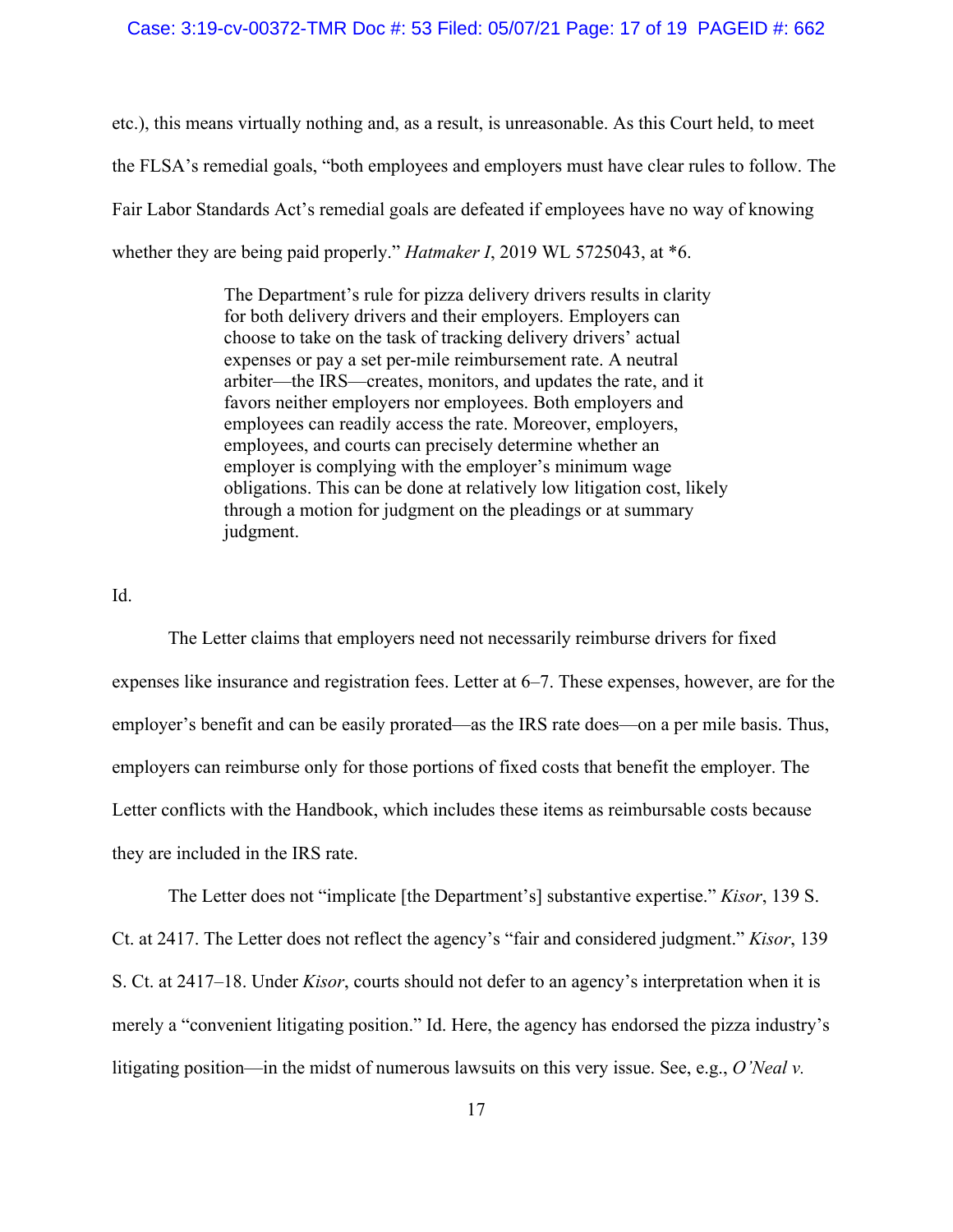*Denn-Ohio, LLC*, 2020 WL 210801, \*7 (N.D. Ohio Jan. 14, 2020) (refusing to defer to the Department's new interpretation of the Handbook's "20% rule" and calling it a "convenient litigating position"). After two decades of the Department prescribing a binary choice for minimum wage compliance, the Department announced that it permits a third, ambiguous standard for compliance— contrary to the Department's own recent briefing. "In the face of such longevity and consistency, we are mindful that the Supreme Court requires compelling justification for such a dramatic shift in agency interpretation." *Sicklesmith v. Hershey Entm't & Resorts Co.*, 440 F. Supp. 3d 391, 403 (M.D. Pa. 2020).

 An agency interpretation that "conflicts with the agency's earlier interpretation is 'entitled to considerably less deference' than a consistently held agency view." *INS v. CardozaFonseca*, 480 U.S. 421, 447 n.30 (1987), quoting *Watt v. Alaska*, 451 U.S. 259, 273 (1981); *NRDC v. U.S. EPA*, 526 F.3d 591, 602 (9th Cir. 2008). The Supreme Court has "declined to follow administrative guidelines in the past where they conflicted with earlier pronouncements of the agency." *Gen. Elec. Co. v. Gilbert*, 439 U.S. 125, 143 (1976). If the Department departs from its prior interpretation, it must explain why. It must make more than a perfunctory attempt to consider important costs, including costs to workers, and explain why the benefits of the new rule outweigh those costs. *New York v. Scalia*, No. 1:20-cv-1689, 2020 WL 5370871, \*33 (S.D.N.Y. Sept. 8, 2020).

### **III. Conclusion**

 Because the August 31, 2020 Department of Labor Opinion Letter, U.S. DEP'T. OF LAB., FLSA 2020-12 (Aug. 31, 2020), does not persuade the Court that its prior determination was incorrect, the Court again holds: